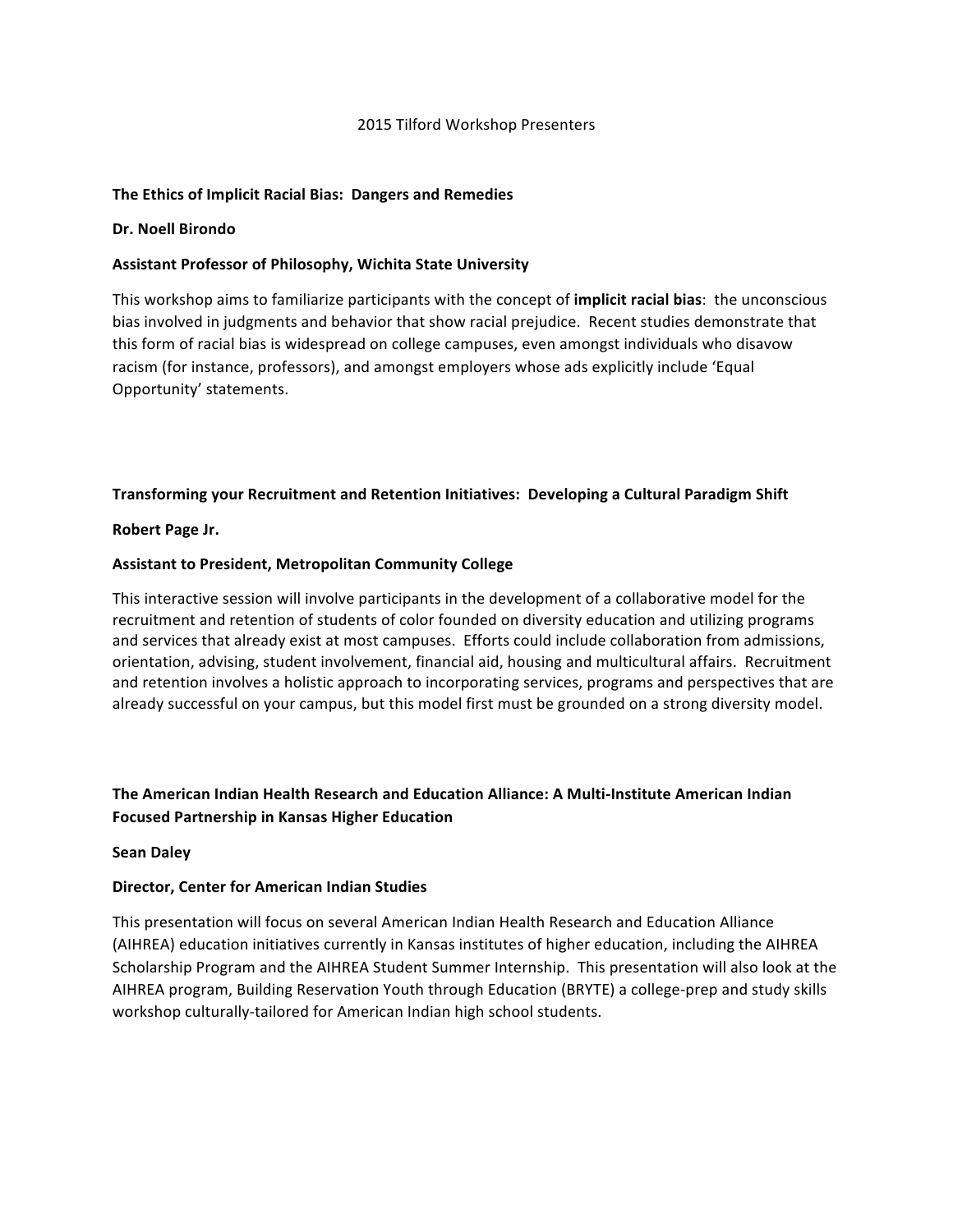# **Using Culturally Responsive Reading Selections in Developmental Reading**

# **Lisa Stoothoff**

# **Director of Developmental Education, Donnelly College**

The primary purpose of this 50 minute workshop is to provide pedagogy and research-based teaching strategies when selecting culturally responsive literature in a developmental reading course. Participants will view reading selections used in a reading course made up of a diverse student population.

### **Reaching Diverse Learning Needs with Universal Design for Learning**

### **Tami Hennigh**

### **Coordinator, Center for Accommodations, Pittsburg State University**

As educators, we're responsible in making lessons engaging, meaningful, relevant and accessible to all students. This presentation will focus on the principles of universal design for learning and how the utilization of these principles through the examples and strategies provided can better meet the diverse learning needs of all students.

#### **Creating Space for Mixed Race Students**

**Sandra Winn Tutwiler**

#### **Professor of Education, Washburn University**

By 2050, 1 in 5 students will identify as bi/multiracial. Many of these students will arrive on campuses seeking to continue a racial identity process. This workshop reviews the racial identity development process and helps participants explore campus structures/resources that support development and effective management of self-racial identification.